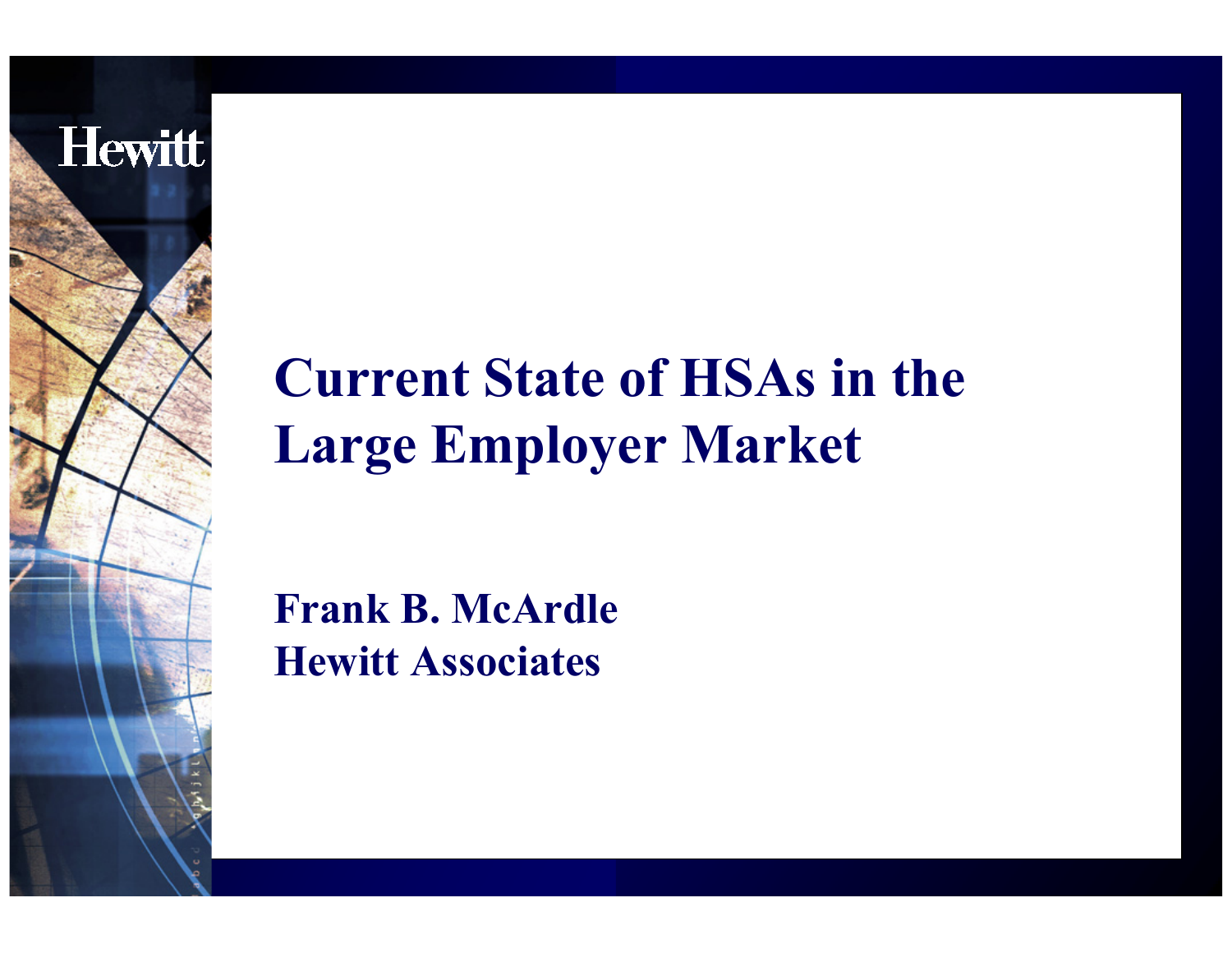

#### **About Hewitt Associates**

**Hewitt (www.hewitt.com) is a leading global provider of human resources consulting and outsourcing services. The firm consults with more than 2,300 companies and administers human resources, health care, payroll, and retirement programs on behalf of more than 300 companies for millions of employees worldwide. Our clients include more than half of the Fortune 500® companies and more than one-third of the Fortune Global 500® companies.**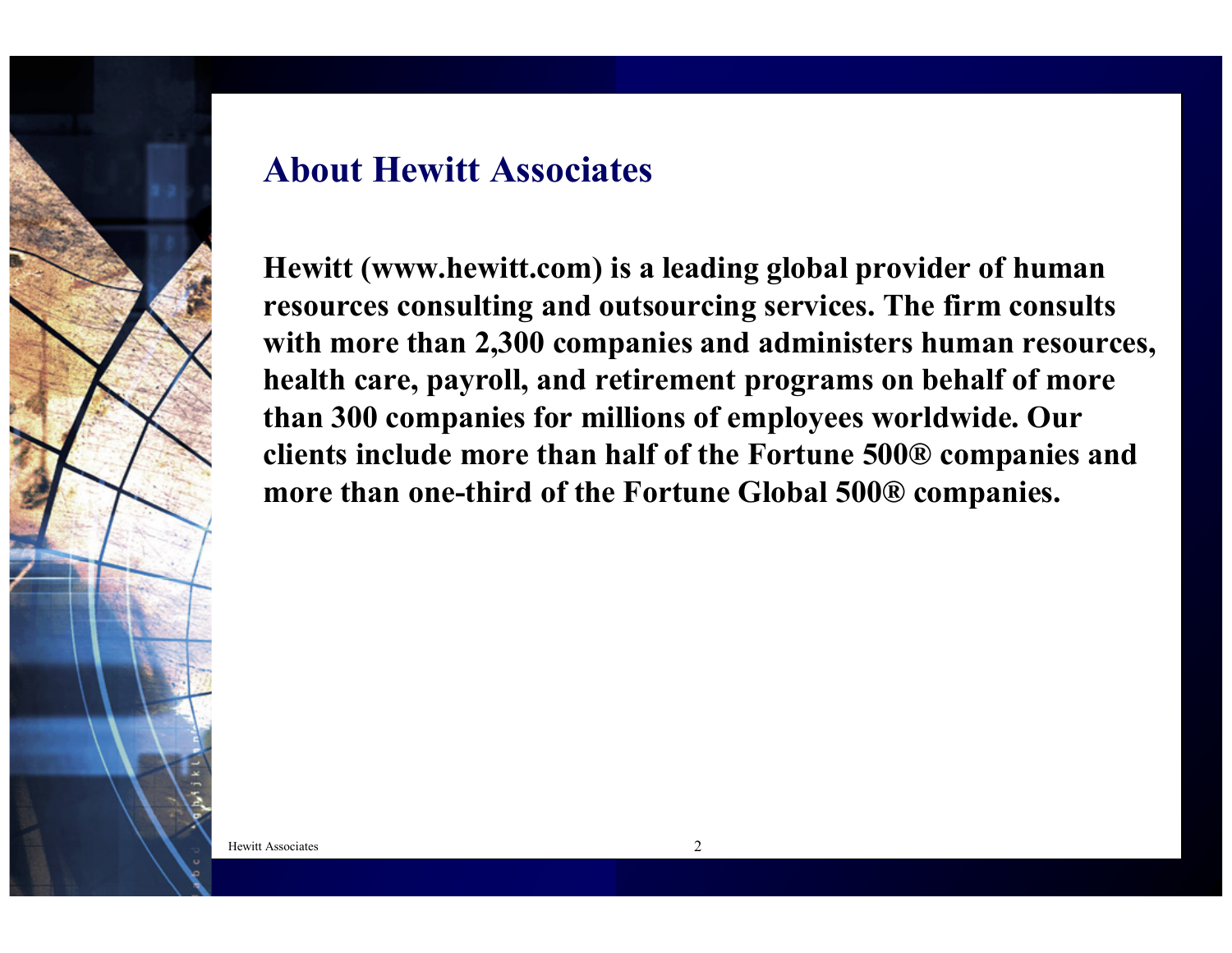

## **Discussion Agenda**

**Prevalence of High Deductible Health Plans Prevalence of HSAsEmployee Participation Why employers and employees might want HSAs Key impediments to HSA adoption by large employers Areas where the Administration proposals are helpful Areas where more needs to be done**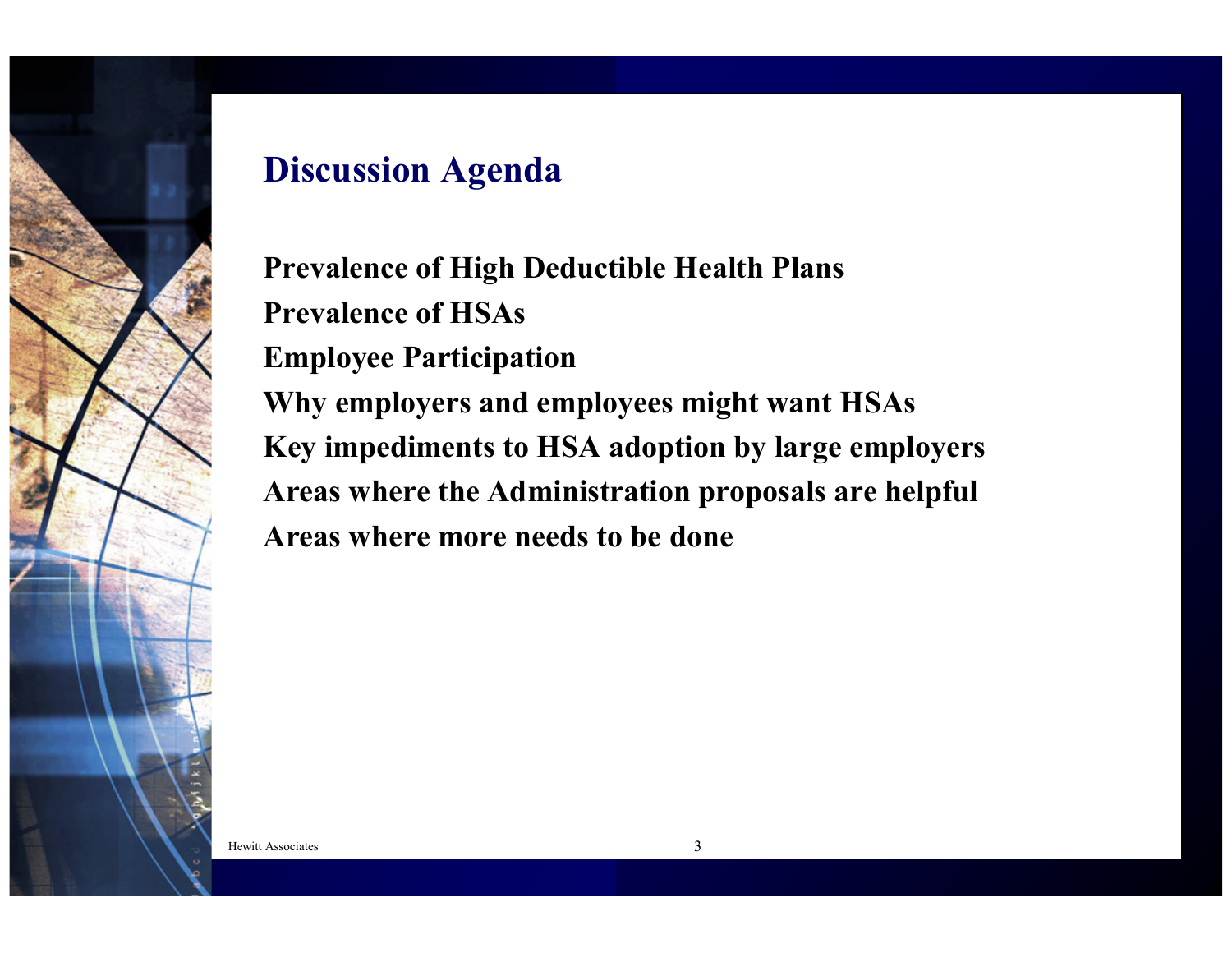

## **Prevalence of High Deductible Plans in the Large Employer Market**

#### **Hewitt Data on Large Employers** (1,000+ employees)

- 19% currently offer HDHP + health account
- 10% are adopting one in 2006
- 54% are considering for a future date
- •18% have no interest

Source: Hewitt Associates, Health Care Expectations: Future Strategy and Directions 2006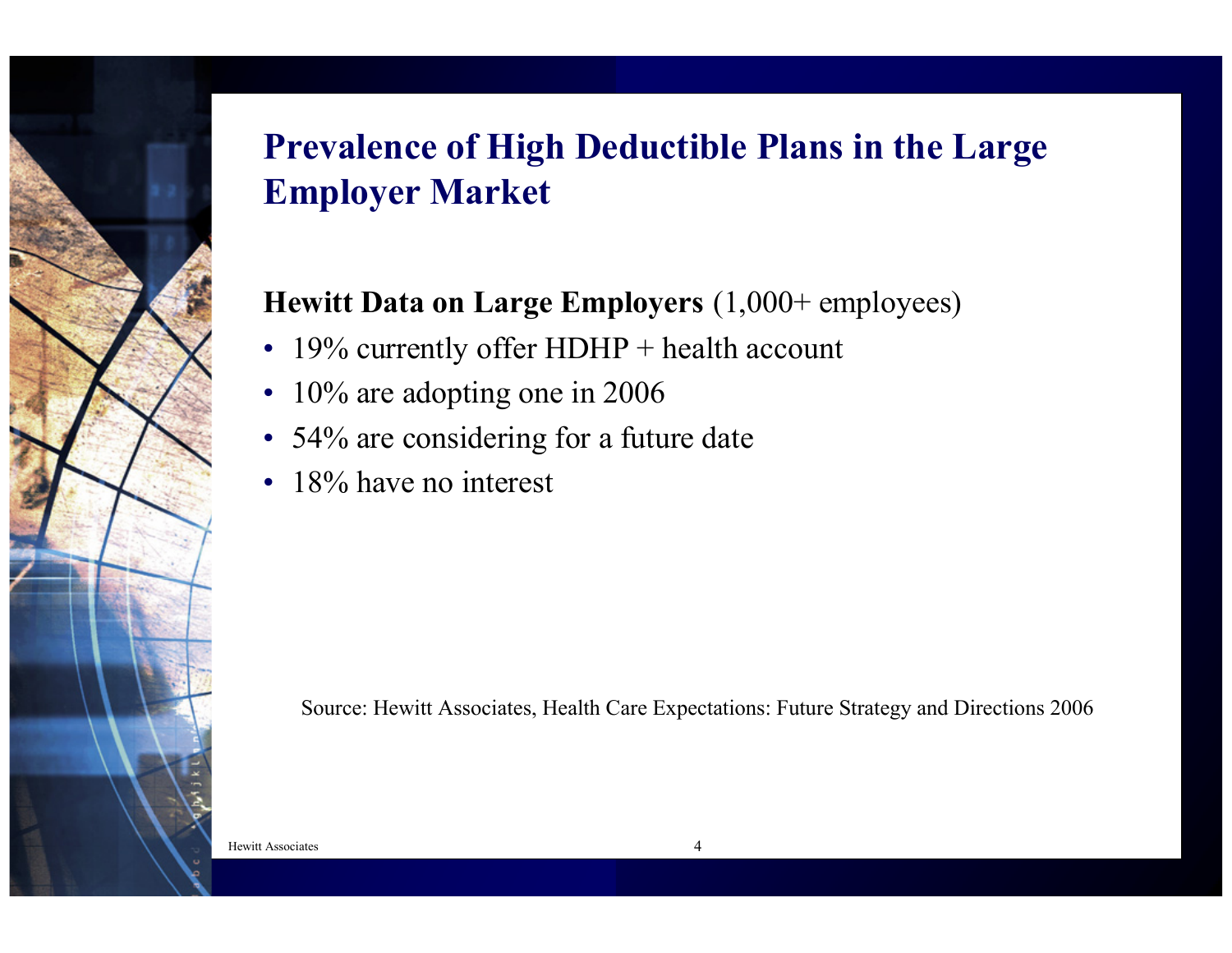## **Prevalence of HSA Qualified HDHP**

#### **Hewitt Data on Large Employers**

- 8% currently offer HDHP + corresponding HSA
- 5% are adopting one in 2006
- When offered, 90% do so as an option among other plan options
- Vast majority are for salaried employees only, not bargained employees

Source: Hewitt Associates, Health Care Expectations: Future Strategy and Directions 2006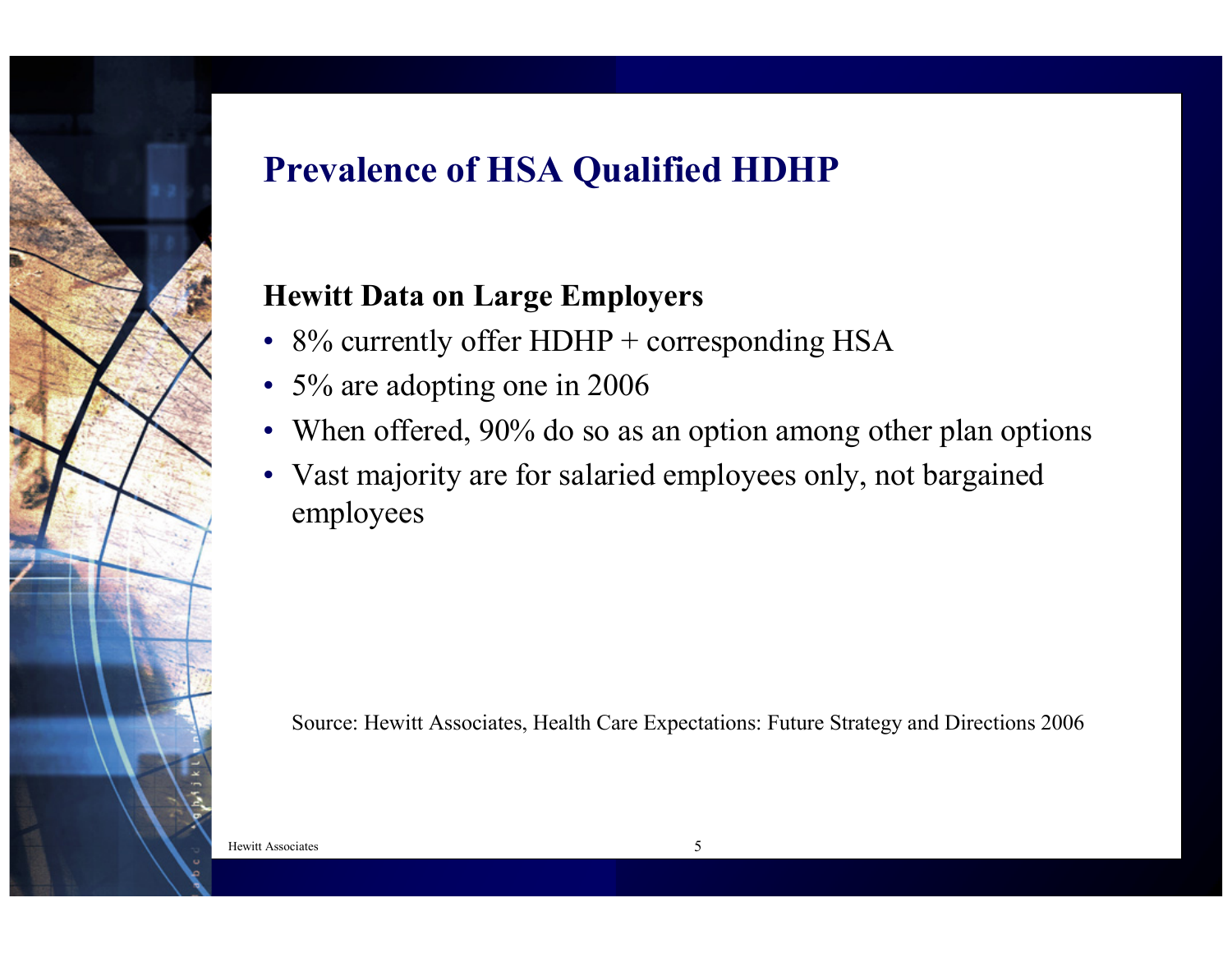

## **Employee Participation Where Offered**

#### **Large employers expect modest participation when offered as an option**

- More participation in some situations
- Higher if employer contributes to HSA (roughly half of large employers do so)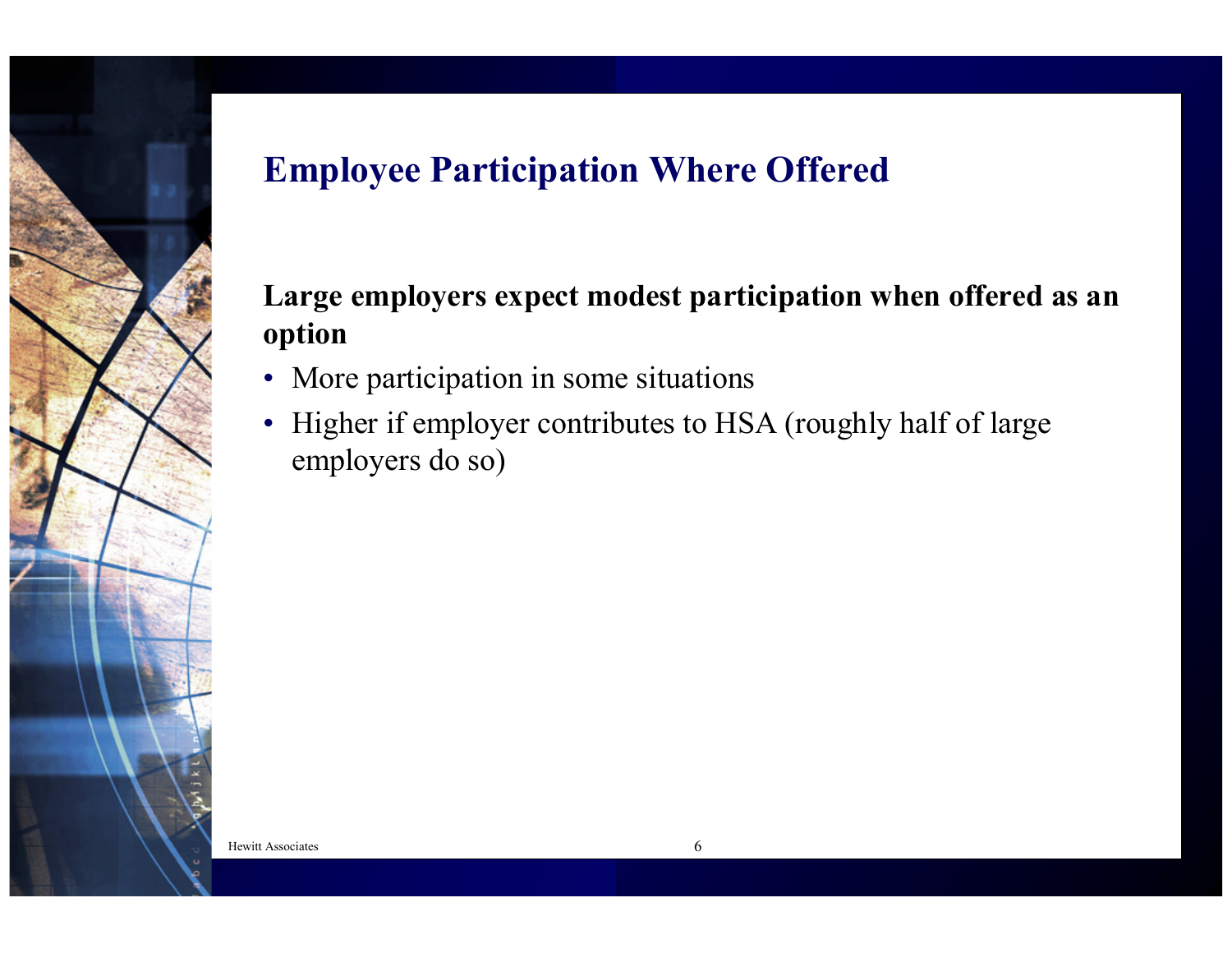## **Why Employers May Want HDHP/HRA or HSAs**

#### **Assumption:**

• Employees spending their own money and aware of costs will spend more carefully

#### **Majority say they are effective at reducing cost growth**

• 16% say very effective, 45% say somewhat effective (KFF/HRET)

#### **Wellness and prevention benefits may be provided at zero deductible**

• Depends on plan design

**Potential way for employees to accumulate assets to offset future health costs**

**Appeal to some employees**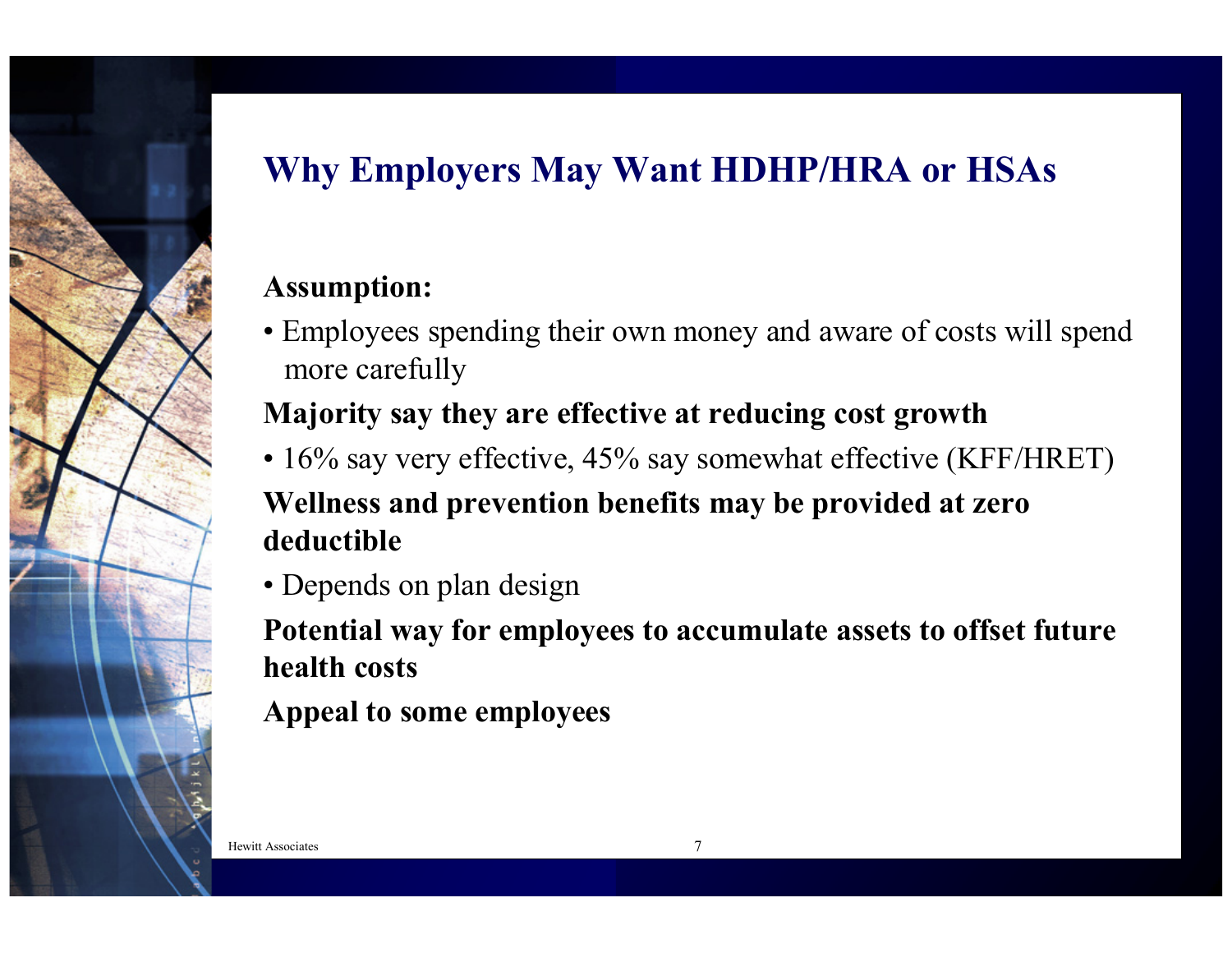## **Why Employees Might Want HDHP/HRA or HSA**

- Lower employee contribution to premiums
- Tax effective
- Freedom to allocate dollars in a way that fits their health care needs and circumstances
- Chance to accumulate some assets toward future costs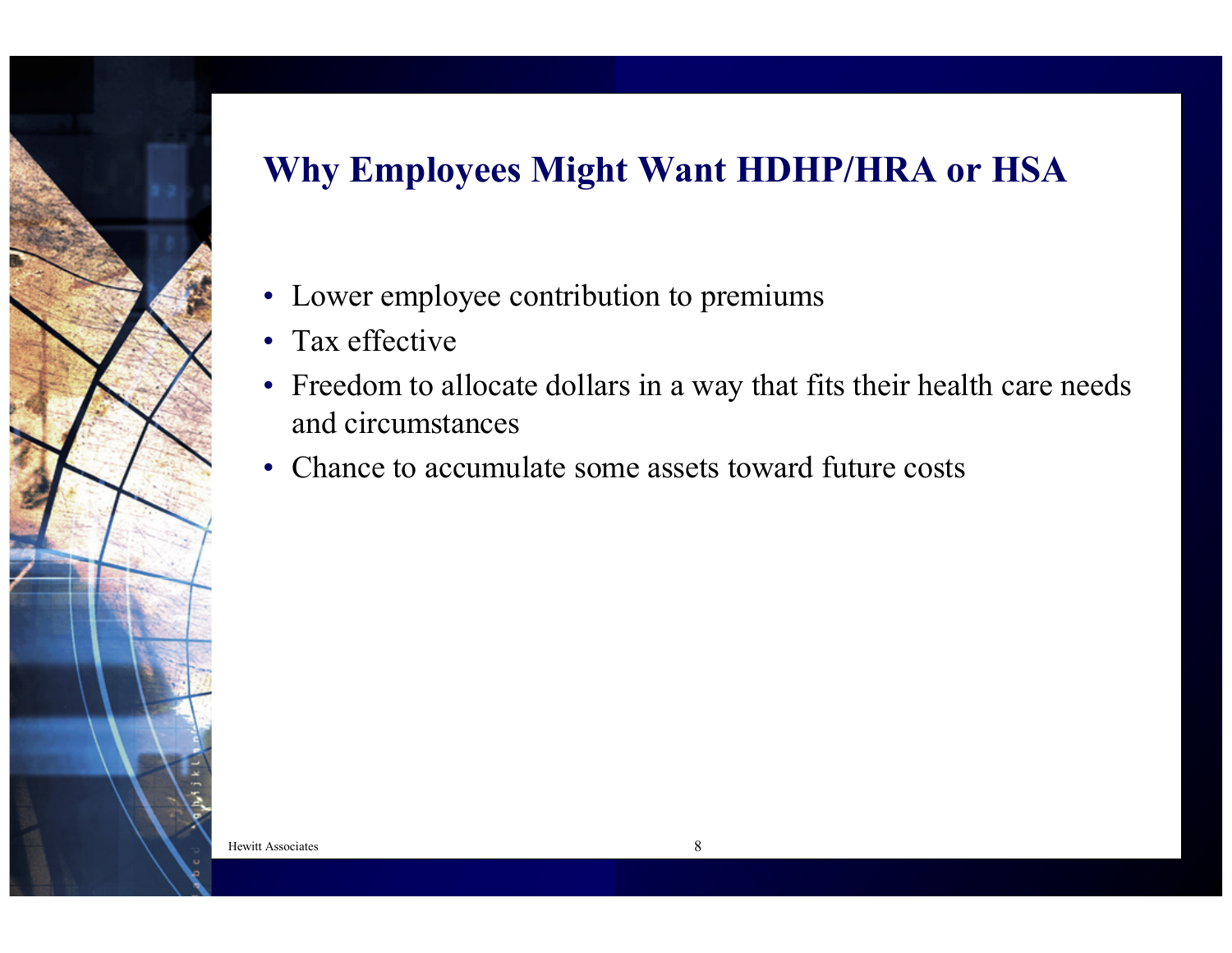## **Key Impediments to HSA Adoption by Large Employers**

- Rx drugs are generally subject to HSA deductible
- Unclear whether greater HSA contributions may be given to lowerpaid or those with greater health needs
	- Final regulations pending with IRS
- Cannot limit use of HSA contributions for health care only—unlike HRA where they can
- Restrictions on using FSAs and HRAs along with HSAs
- •Inability to rollover HRA balances to HSA
- Contribution limits make it harder to accumulate substantial assets for future health needs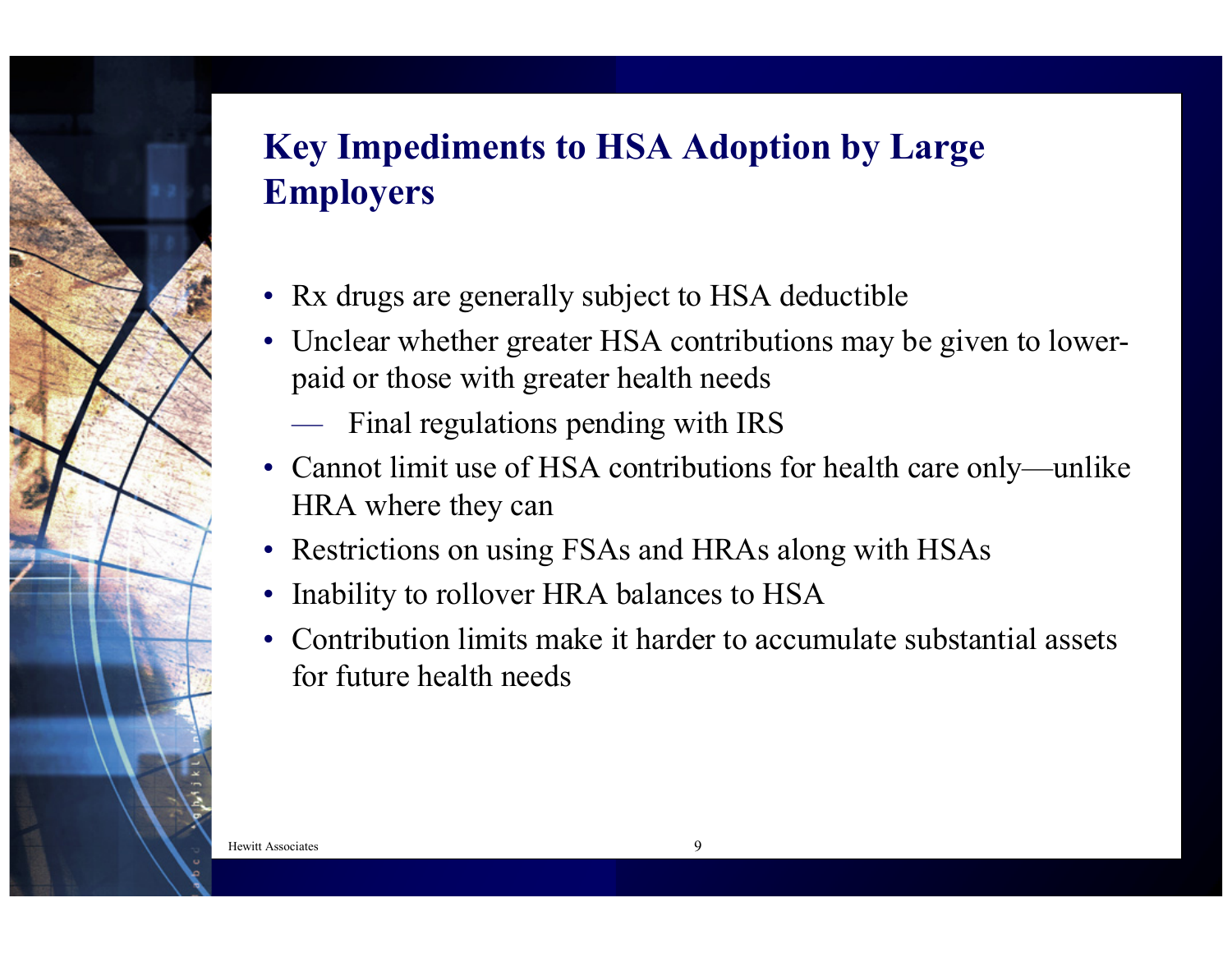## **Areas Where the Administration Proposals Are Considered Helpful**

- Increasing the maximum HSA contribution creates potential for greater asset accumulation for future health care needs
- Employer could "convert" existing HRA amounts to HSA
- Employer could make higher HSA contributions on behalf of individuals with chronic illness
- Enables employee-owned national portable HSA insurance plans to which employers could contribute
- •Improve health care transparency re: prices/quality
- • But uncertainty and concerns about where the funding will come from?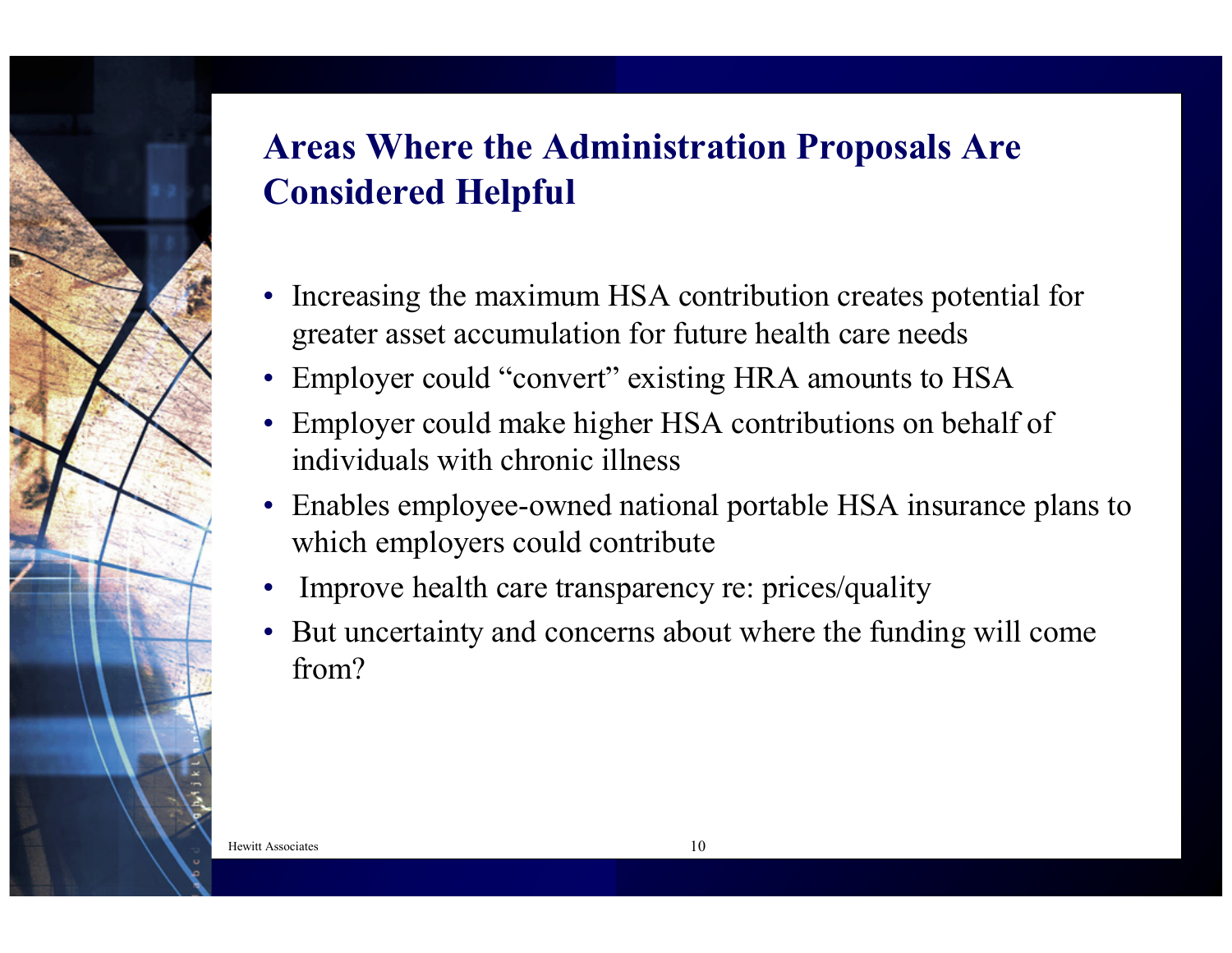### **Areas Where Further Action Is Considered Needed**

- Permit coverage of Rx drugs outside the high deductible
- Allow employers to vary contributions in a nondiscriminatory way and across business segments
- Allow coordinated use of FSAs and HRAs with HSAs
- Permit rollover of unused FSA balances to HSA account
- Allow more flexibility in the health plan design, e.g., not tie the account just to the HDHP approach
- A broader program to encourage tax effective savings for health and long-term care expenses in retirement
	- Regardless of plan type